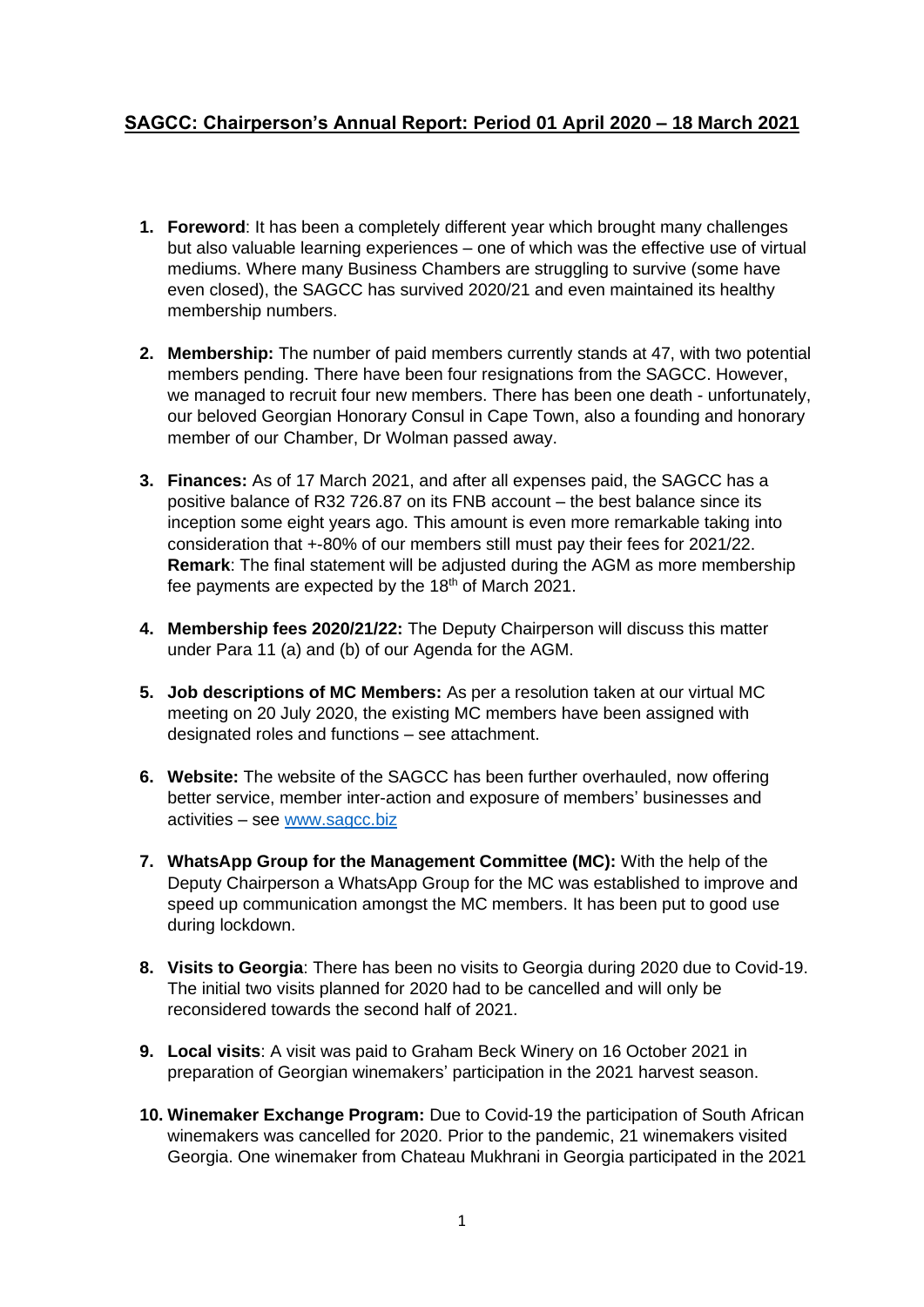South African harvest season at Graham Beck Winery near Robertson, bringing the number of Georgian winemakers who have visited South Africa so far to 11. A special thanks to our Western Cape based member, Celia Pienaar for being the Chamber's champion on this subject, ensuring that travel arrangements and visits of winemakers run smoothly.

- **11. Rugby exchange program:** Due to the pandemic and the ban on travel no rugby tours or programs took place during 2020.
- **12. Commodities: Enquiries from Georgia via the Embassy:** The following enquiries were received (not in any specific order):
	- a. Availability of Aircraft fuel in South Africa
	- b. Frozen fish from South Africa
	- c. Fertilizers/Pesticides from Georgia
	- d. Veterinary/disinfection/sanitation products from Georgia
	- e. Syringes for Georgia
	- f. Construction equipment/material from Georgia
	- g. Coffee for Georgia, and
	- h. The vetting of five South African companies

**Remark:** The above points were shared with members of the SAGCC and to some of our other Business Chamber associates. A special thanks to Casey Manyama for having facilitated most of these. The assistance of Georgian Honorary Consul in Zambia, Chabuka Kawesha in finding the correct manganese specs in Zambia, deserves mention.

- **13. Georgian tenders**: On two occasions tenders related to construction, infrastructure and mining have been communicated with our members. Juan van der Westhuizen attended the one on mining in Georgia.
- **14. Fraudulent activities by South African registered businesses:** On five occasions the SAGCC managed to detect fraudulent activities by South African registered businesses, and in doing so, prevent financial losses by Georgian companies. Most of these entities seem to be either run by Nigerians or Zimbabweans operating illegally from within South Africa. A special thanks to our Deputy Chairperson, Marius Jooste. He has developed the capability to verify within in minutes whether trade documents/offerings, invoices etc are authentic and whether a transaction is fraudulent or not.
- **15. The 2019/2020 AGM:** As a result of the global Covid-19 pandemic the 2019/20 AGM was cancelled. For the Chamber to move forward and to maintain momentum during Level 5 lockdown, the SAGCC members were consulted. The following two resolutions were approved by them:
	- Resolution A: The existing Management Committee (MC) of the SAGCC herewith ask the SAGCC members to approve for them to continue to govern and manage the SAGCC until mid-March 2021 – which should then be the next Annual General Meeting (AGM)
	- Resolution B: In view of the resignation of two MC members (private and business reasons) the SAGCC herewith nominates Juan van der Westhuizen (Tbilisi based), Maritz Aldum (Pretoria and Georgia based) and CLI Attorneys (Tbilisi based and to be represented by Tamta Jgarkava) to replace the two MC members and in doing so further strengthen our Georgia based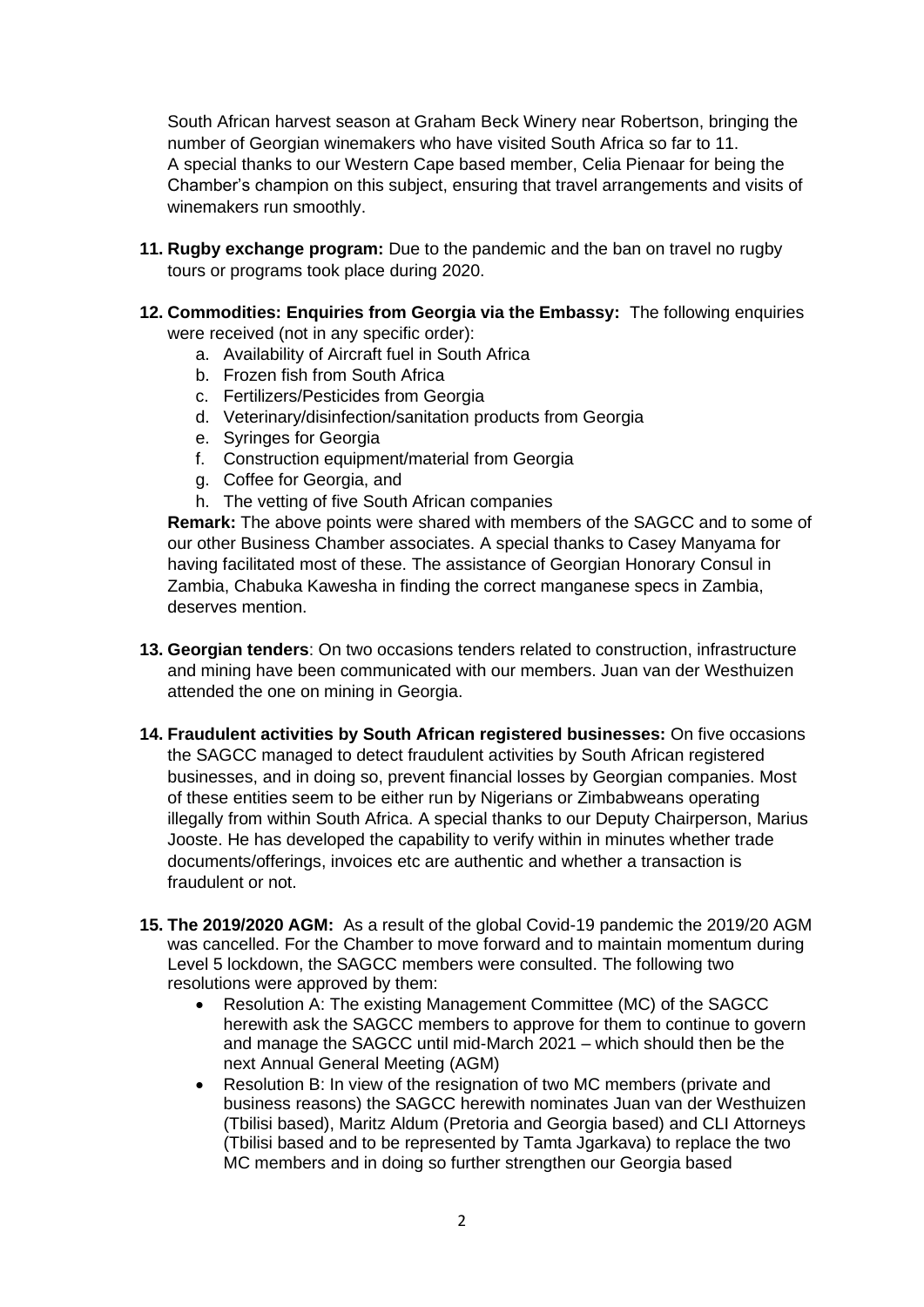representation. This is in line with the Vision stipulated in the Chairperson's 2019/20 Annual Report.

## **16. Management Committee (MC) Meetings:**

- a. The first virtual MC meeting took place on 20 July 2020.
- b. The second virtual MC meeting took place on 18 February 2021. All MC members as well as Ambassadors Dvali and Groenewald participated in both MC meetings.
- **17. Other meetings held:** Four meetings (and one tele-meeting) were held with Ambassador Beka Dvali. Two meetings were held with Ambassador Grobler, a Foreign Policy expert. A meeting was held with former Minister Roelf Meyer on 03 December 2020 to discuss the crisis in northern Mozambique – this was followed by two WhatsApp meetings earlier in 2021. Two meetings were held with President of Blue Bulls Rugby – once together with Ambassador Dvali – the last one was on 03 December 2020. Two meetings were held during 2020 with the Economist Dawie Roodt to discuss economic matters related to South Africa and some of the SADC countries.
- **18. Communication:** There has been regular email communication with all our members, sharing relevant links, MFA Newsletters, and updates on developments in Georgia. A special thanks to Ambassador Beka Dvali for having availed most of these.

## **19. Activities in general:**

- a. Updated the 2019 SAGCC membership list ongoing!
- b. Reconcile SAGCC finances and payments made by members to renew their membership – ongoing.
- **20. Vision for 2021/22:** With the Chamber being on solid feet and having shown strong membership growth the past few years, the challenge for the MC is to take the Chamber a few steps forward: The following would apply:
	- a. Revising opportunities for commodities trading both retail and minerals in other words to explore the sea freight/trade opportunities between the SADC region and the Black Sea region
	- b. To better explore business, trade, and investment opportunities not only between South Africa and Georgia, but between Georgia and the other 12 SADC countries which are covered by the SAGCC.
	- c. To better co-operate/interact with the SADC based Georgian Honorary Consuls:
		- i. To get them more involved in the activities of the SAGCC
	- d. To become more project driven hence the need for all MC members to champion those projects approved and in accordance with their respective portfolios.
	- e. To improve communication between the Chamber and its members including the Georgian Honorary Consuls:
		- i. More regular interaction
		- ii. The use of technology such as Web and Skype conferencing
	- f. To better co-ordinate the interaction amongst the Georgia based SAGCC members
	- g. To assess the challenges and opportunities the Covid-19 crisis brought to the SADC region.